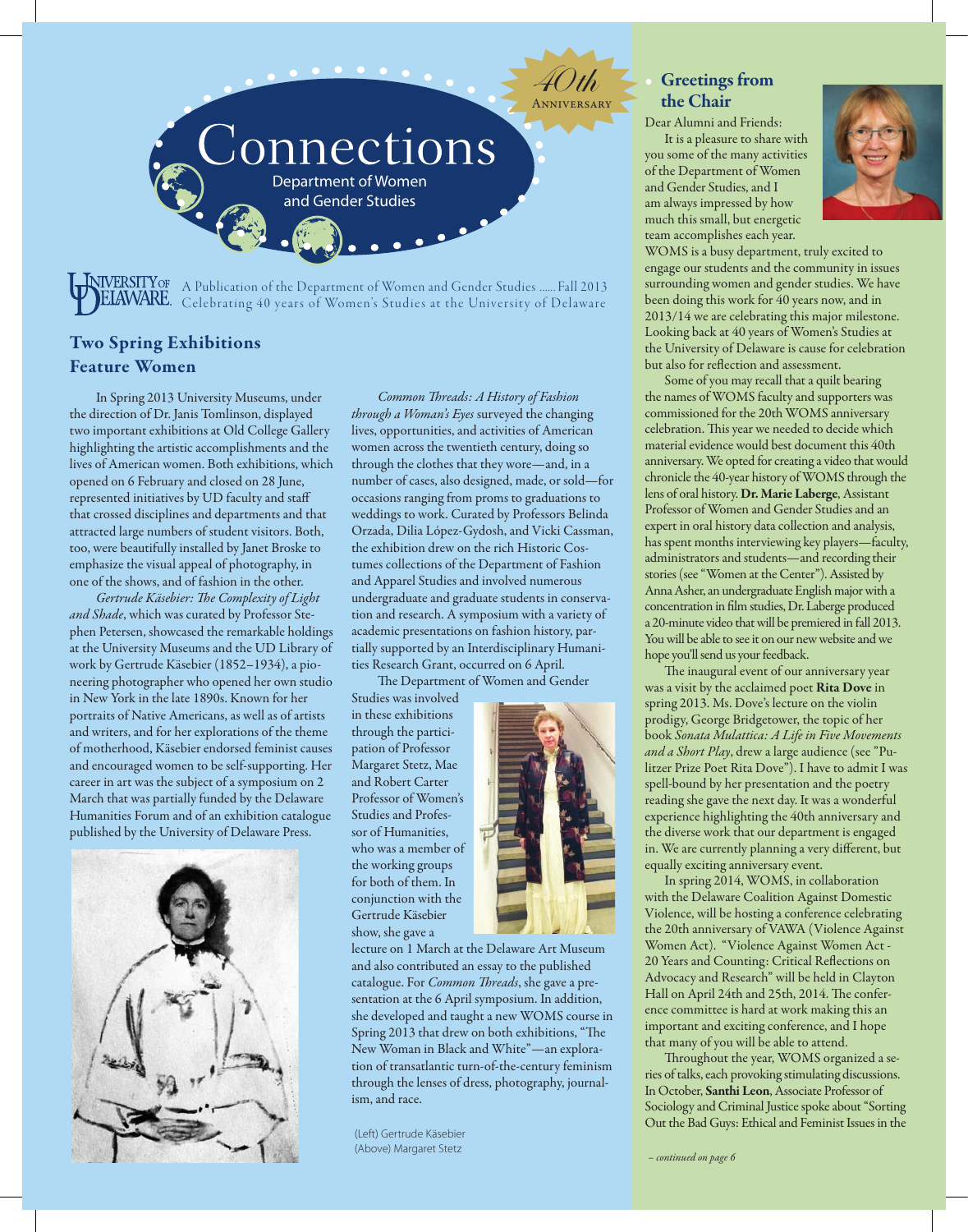### Our History – Our Future



It is not always obvious that one is present at the start of something momentous. Beginnings can be small and slow and future success is impossible to gauge. The start can be

Jessica Schiffman

imprecise—is it the preparation of the soil? The planting of the seed? The green burst of the plant through the earth? The first fruit? Thus it was with Women's Studies forty years ago.

I have had numerous conversations over the years—almost, I must say, arguments—with faculty members who insist that they know the moment of our birth. The problem is that they offer differing narratives. Was our start the first course offered? If so, which one? Courses with women as a theme were first offered for the community through the extension program, but these were not for credit. Was it the first course focused on women offered on campus for credit? Since no one was keeping track that moment may be lost to time. Or, perhaps, it was the formation of the committee that envisioned a program, or the hiring of a director to oversee the development of the program. Let's just say that it took all these events, and many more, to form the foundation of the Women's Studies Program, which evolved into the Department of Women's Studies, and is now called the Department of Women and Gender Studies. No doubt we will continue to grow, adapt, and change in response to the needs of our students, the interests of our faculty members, and the events in the world around us. The narratives written of our future will probably be as contentious as those of our past. As our historians will attest, there is no one view of what has taken place. What we can agree on is that we have succeeded in growing a vibrant, multifaceted, challenging, solid enterprise.

Though I was not present at the earliest years, I have heard many stories about its creation. The Women's Studies founders who created the first courses, curriculum, and structure for the program were passionate and took many risks. In the early days, choosing to study and teach about women and gender might sideline an academic career. One former director told me that she was advised by her chair not to engage with Women's Studies until after she got tenure—advice that she took to heart. For some the association with Women's Studies might mean that unsympathetic colleagues would negatively view her work and she could therefore fail to be granted tenure.

Despite a generalized sense of hostility to the nascent field of women and gender studies, at UD we had the great good fortune to have many powerful supporters, female and male, over the years. At each juncture of our structural growth the development of a program, the initiation of a minor, the inauguration of a major, the creation of a first tenure-track line, the establishment of a department, and the expansion of our mission inherent in our name change—we have been braced for resistance. Though we have certainly encountered doubts, and even derision, from some members of the faculty, we have never had a major setback in our growth. This is significant and says something wonderful about our UD community. Women and gender studies programs around the country have rarely experienced such consistently positive support. The interaction of eager students and inspirational faculty members at UD has mitigated the doubts or reservations some people might hold about an academic field so closely associated with a social movement.

Among the strongest strokes of good fortune for WOMS was the hiring of our first two faculty members, Dr. Sue Cherrin and Dr. Kathy Turkel. When I arrived in WOMS in 1986 as an adjunct faculty member, Sue and Kathy had been teaching courses to enthusiastic students for several years. The Department of Women and Gender Studies as it exists today was built from their early labors. It took the steady supply of introductory courses taught by engaging and approachable faculty members to build enthusiasm for more courses and a formalized program. Under Marian Palley's leadership as director, Sue's and Kathy's faculty lines became regularized and stable, a tremendous boost to our growing program.

In our early years, we seemed to exist on sheer determination. Kathy remembers that each resource gained was like "blood from a stone," requiring extraordinary strategizing and struggle. One example is that for many years there was only one phone in the WOMS office! We had a secretary, two faculty members, a director and a program coordinator, but only one phone. When Barbara Gates arrived as director her first act was to demand that the administration provide phones for each desk. What a difference between that scarcity and the provisions of our wonderful current office building! Though we are already bursting at the seams, we have "rooms" of our own and certainly sufficient phones.

Sue and Kathy remember the mix of determination, idealism, political savvy, intellectual ferment and differing views that characterized the very early days of our development. As Kathy pointed out to me, in retrospect it may seem sanitary and inevitable, but in the moment it was messy and fraught with struggle. Sue remembers

animated scholarly discussions between Sandra Harding and Maggie Andersen as they worked to develop a framework for the future of WOMS. These were passionate dialectics between two influential and powerful women, both of whom would lead Women's Studies as program directors. The maps that they figuratively drew were created through passionate intellectual jousts and the directions they provided helped to form the core of what Women's Studies was to become, both at UD and in the wider world. To be present was to witness the creation of something—a birth of philosophies and beliefs that would shape an intellectual movement. It was, apparently, great fun, imbued with a sense of possibility for the future.

Listening to Sue's and Kathy's remembrances and recalling my own interactions with directors and faculty reminds me that Women's Studies at UD was on the cutting edge of the development of a field. While it is true that we lagged in some structural advantages, for example it took much longer at UD than at many other campuses to get tenure lines and departmental status, we were early in embracing such important concepts as intersectionality, transnationalism, and gendered sexualities. These ideas broadened our mission and put us in the forefront of the national agenda for women and gender studies.

Women's Studies has always engaged in a balancing act between political necessity and commitment to our foundation as an outgrowth of the women's movement. Inevitably, over time, we have been tugged in one direction or another. Simultaneously, the political climate has changed and the women's movement itself has broadened into a more complicated body encompassing sex, gender, sexualities, sexual identities, race, transnationalism, power and privilege. It is a vibrant field, evidenced by the continuing process of engagement with contentious ideas and their applications in the world around us. Our students know this and continue to look to us for guidance while challenging us to think in ever more expansive terms about our identity as an academic project. We would do well to remember Sandra Harding's refrain not to see things as problems, but as challenges. Such disciplined determination is what brought us forward and will continue to move us into the unknown ahead. How we continue to stay relevant, to push at the boundaries of scholarship, to be open as a home for alternative perspectives, to be as widely inclusive as possible —these are the challenges we continue to address. I think our founders would be proud of how we have built on their foundation. I know our current leadership is both mindful of that history and open to the trials ahead. We are optimistic—and with good reason. Look how far we've come!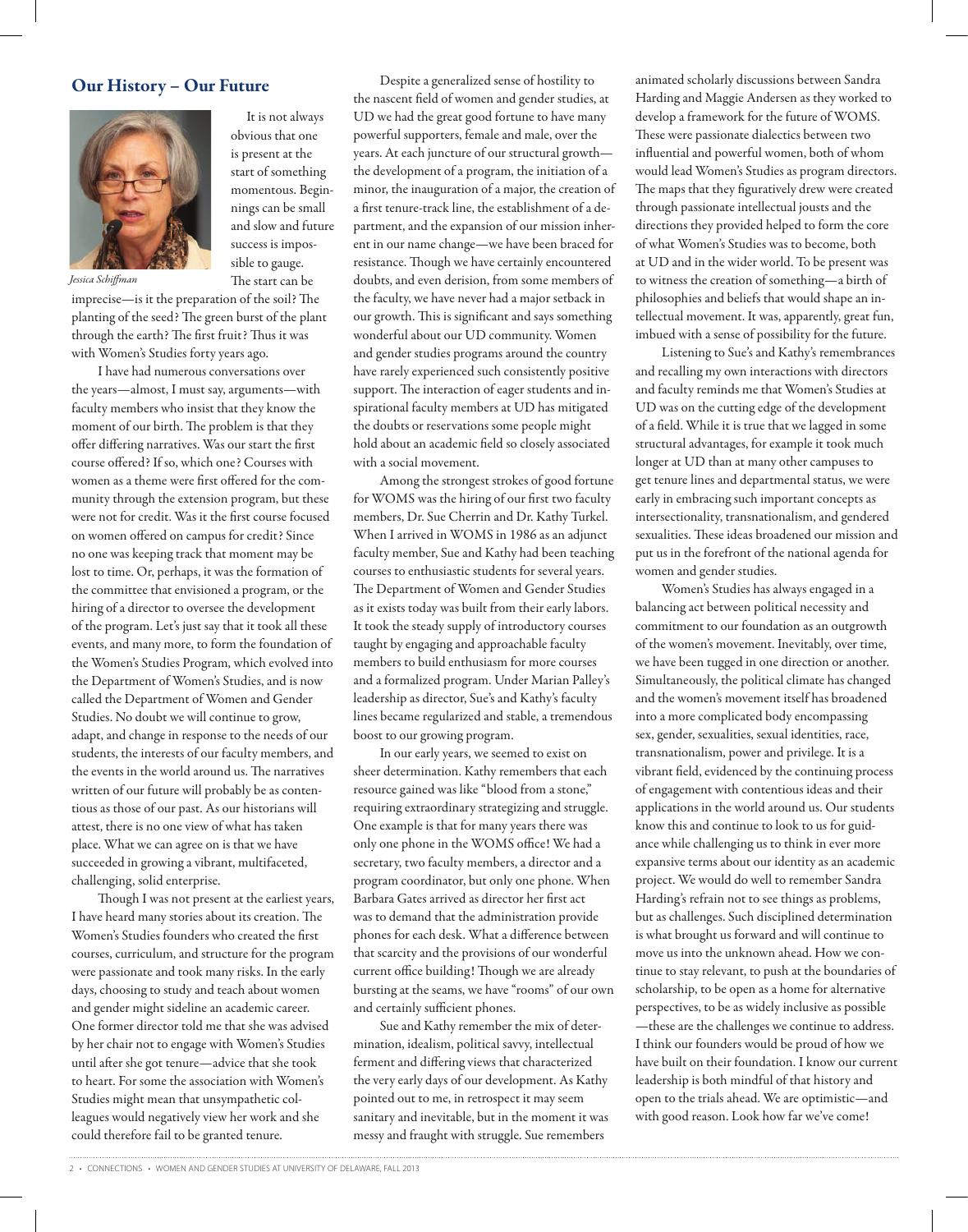## • Thank You Donors

We are grateful to the students, alumni, alumni families, faculty and friends who have generously donated to support our department. Your generosity helps fund events and activities in Women and Gender Studies. Thank you!

| Suzanne Cherrin            |
|----------------------------|
| Crystal Dalton             |
| <b>Constance DeCherney</b> |
| Kathryn Evinger            |
| Cheryl Jaroslaw            |

Caley Kammermann Latoya Kosh Crystal Michielli Donna Seldomridge Sam and Sue Shipley

#### Gifts Received in Memory of E. Arthur Trabant

Barbara Gorman Dorothy Heldt Mary Ann Hitchens Beryl King Andy and Fran Kirkpatrick Hazel Morris Dorothy Munroe





#### Katrina Gearhart, Recipient of the Nellie Thompson Rudd Award and the Women's Studies Award of Special Merit



# Congratulation to our Women and Gender Studies Majors for 2013

Margaret Di Girolamo Kate Feiner Paige Fisher\*\* Chelsea Frederick Katrina Gearhart\* \*\* Julie Hughes Nikki Kress Amy Leeds

Hope Levins Breann Luff<sup>\*\*</sup> Jessica Markowski Allison Sample Alexandria Smith Ashley Thomas Yessenia Tolentino Iman Shamloul Dana Steele \*\*

\* Recipient of the Nellie Thompson Rudd Award for scholarship, leadership, and service in Women's Studies.

\*\*Recipients of the Women's Studies Award of Special Merit for academic excellence.

# Congratulation to our Women and Gender Studies Minors for 2013

Michelle Albrecht Kaitlin Attardo Catherine Cahill Julia Certa Dayna D'Amico Rachel Darby Kelsey Deboda Elizabeth Hoey

Madelynne Jensen Miranda Klein Chelsea Lawrence Amanda Leiman Emily Mackey Ashley Miller Precious Morris Christina O'Brien Alexandra Ross Chelsea Rubin Rosemary Scalzi Jessica Schilero Meaghan Tohill Kimberly Tomlinson Serena Walker Dana Weaver

#### AWARDS

Awards of Special Merit were conferred upon four outstanding graduates in Women and Gender Studies. They are Paige Fisher, Katrina Gearhart, Breann Luff, and Dana Steele.

The Mae Carter Scholarship is awarded to an undergraduate woman student who embodies the values of Mae Carter and advances the status of women at the University. This year the award went to Shelah Balakhani. "I hope to carry out the values of the Mae Carter Award in my personal life and my career," Balakhani said upon receiving the scholarship.

The Nellie Thompson Rudd Award acknowledges excellence in scholarship, leadership, and service to the University. This year's recipient was Women and Gender Studies 2013 graduate Katrina Gearhart. Katrina was awarded for her commitment to furthering the status of women at UD as an undergraduate. Gearhart stated that, "In the spirit of Nellie Thompson Rudd and Dr. E. Arthur Trabant, I will continue to advocate for the safety and advancement of women in my community, especially domestic violence survivors."

#### **Ruth Fleury Steiner** will be

sharing her research at the Women and Gender Studies' biannual public evening lecture held on Thursday, November 7 at 6 pm. This event features the recent scholarship of our faculty. A reception will follow, offering the opportunity for conversation among our students, faculty and friends. Please check our new website for details regarding the location and time of the event at www.wgs.udel.edu.

Attend our **Gender in International Films Series (WOMS 290):** It will be held in Gore Hall 102 during the Fall 2013 semester on Wednesdays, 10/02/13-10/30/13, from 3:35 pm

# Mark Your Calendars!

to 6:35 pm. This series, open to the public, screens feature films about women and/or gender in cultures outside that of the mainstream United States. Doing so, it explores how sex and gender shape lives and experiences. This series enriches our understanding of the diversity of gendered cultural norms and ways filmmakers choose to illustrate them.

**Heidi Hartmann Scholar in Residence Visit:** Please join us

for a visit from Heidi Hartmann, resident scholar at the Greater Philadelphia Women's Studies Consortium. Hartmann is an economist, MacArthur Fellow, and president of the Institute for Women's Policy Research, a scientific research organization that she founded in 1987 to meet the need for women-centered, policy-oriented research. For locations and times please visit our website at www.wgs.udel.edu.

## **Research on Race, Ethnicity and Culture (WOMS 298),**

**Spring 2014:** A public lecture series in which faculty and guest speakers discuss their research on contemporary and historical perspectives on race, ethnicity and culture. Research is presented from several disciplines, including sociology, history, literature, anthropology and psychology, among others. Please

– continued on page 6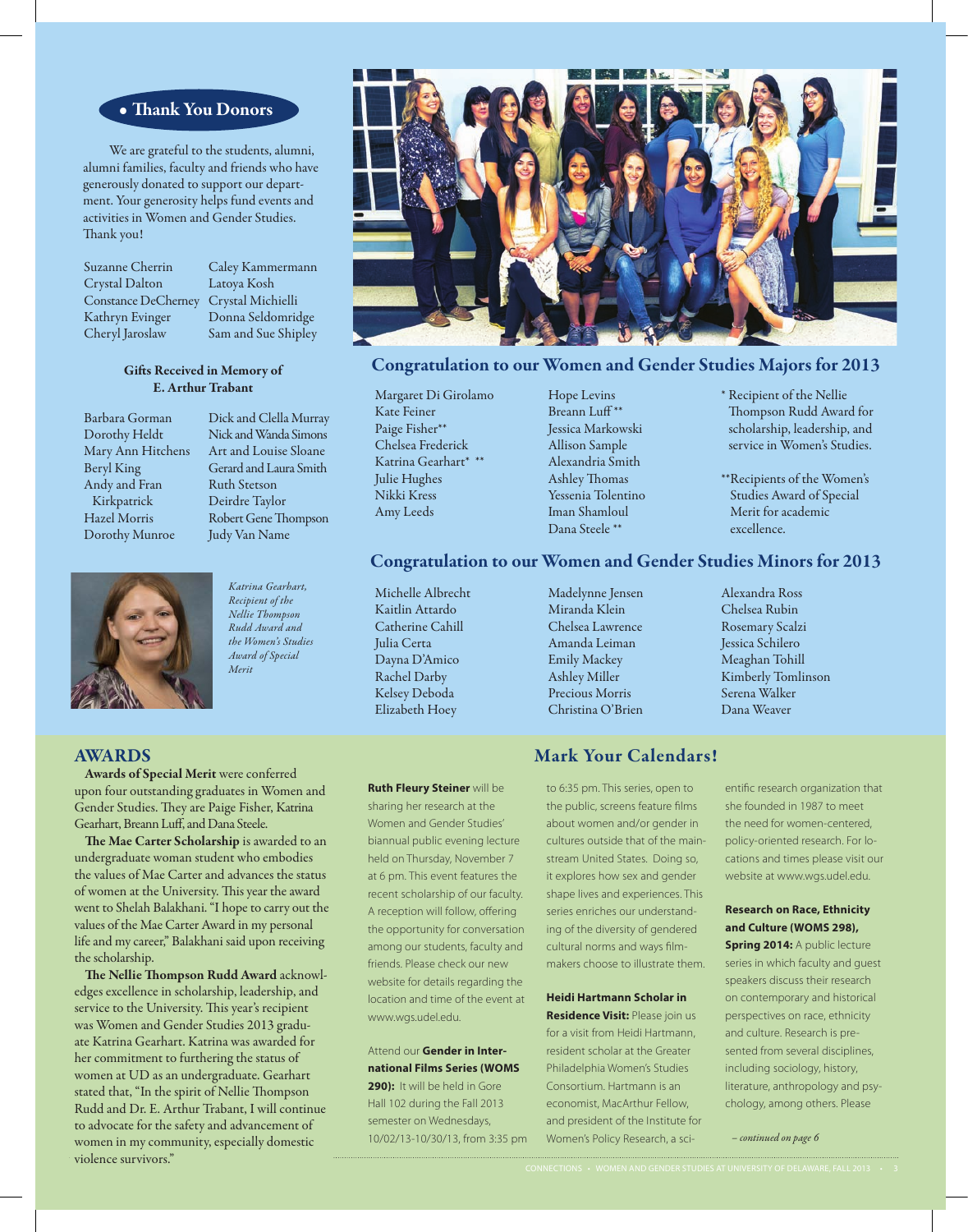## DVPS Update

The Domestic Violence Prevention and Services Concentration and Minor has experienced another year of growth and has made significant contributions to our local community. Moreover, the program is receiving national attention for being the first undergraduate academic program providing systematic advocate training in the field of violence against women. We had the opportunity to share our development and successes at the November 2012 meeting of the American Society of Criminology in Chicago, and our story will also be highlighted in an upcoming edition of Violence Against Women focusing on "Teaching About Domestic Violence."

In May, we graduated our second class of DVPS Concentration students and like the class of 2012, our 2013 graduates have secured employment in the field or gained acceptance into graduate programs. Our students are enrolled in diverse graduate programs ranging from nursing, to social work, to the law at the University of Delaware, the University of Pennsylvania, Long Island University, Fordham University and Widener University. Domestic violence service providers in the region such as the House of Ruth, the Wilmington Police Department, CHILD Inc., and People's Place employ other recent graduates.

This summer six of our concentration students served the local community for their 300 hour summer practicum. Our current students were hosted at the Wilmington Police Department, the Department of Justice, the Department of Corrections, the Domestic Violence Advocacy Program at Family Court, Martha's Carriage House at CHILD Inc. and People's Place. We are extremely grateful for the continued participation of these organizations that provide our students with invaluable practicum experience. Please keep an eye out for our letter requesting contributions to fund future DVPS summer practicums. Every little bit helps to keep this terrific experience available to future students.

Finally, we are thrilled to be coordinating a national conference commemorating the 20th anniversary of the Violence Against Women Act, the 40th anniversary of the Department of Women and Gender Studies and the 20th anniversary of our partner, the Delaware Coalition Against Domestic Violence. This conference, to be held in April of 2014, will bring together academics, practitioners and community leaders to honor our past and envision the future directions of work combatting violence against women.



(Above) The 2013 Graduating Class of DVPS Concentration Students: (from left to right) Nikki Kress, Amy Leeds, Hope Levins, Jess Markowski and Kat Gerhart. (Below) DVPS Concentration Student presents at The Delaware Coalition Against Domestic Violence's annual advocates retreat.

# Women at the Center: History of Women's Studies At the University of Delaware

Over the past three years, Dr. Marie Laberge, Assistant Professor of Women and Gender Studies and an expert in oral history data collection and analysis engaged in a fascinating new project, entitled. "Women at the Center: History of Women's Studies at the University of Delaware." Designed to document the development of Women's Studies at the University of Delaware through oral history, this endeavor involved both extensive archival research and conducting interviews with over 20 Women's Studies faculty, chairs, and alumnae. Dr. Laberge, assisted by Anna Asher, an undergraduate English major with a concentration in film studies, produced a short, 20-minute video that summarizes the most salient moments in our history. The video will serve as the material centerpiece of our 40th anniversary celebrations and will be featured on our new website. Both the video and the unedited digital oral histories will become part of the University of Delaware Archives held in Special Collections.

Dr. Laberge also created a new combined graduate and undergraduate course in "Feminist Oral History," in which her students had the wonderful opportunity to become actively engaged in the project acquiring both the technical and the historical knowledge needed for oral history research. Moreover, the students in Dr. Laberge's 2012 WOMS Capstone class were also interviewed, providing the opportunity to add their views on Women's Studies and feminism to those of our founders.

By capturing the voices and memories of the many faculty, staff, and administrators involved in Women's Studies at UD and revealing their dedication and passion, Dr. Laberge has created an invaluable resource for future scholars. We hope that many will view this unique record that showcases both our history and our future. We are immensely grateful to Dr. Laberge for her terrific work.



4 • CONNECTIONS • WOMEN AND GENDER STUDIES AT UNIVERSITY OF DELAWARE, FALL 2013

# Check it out!

We have a new website. Go to www.wgs.udel.edu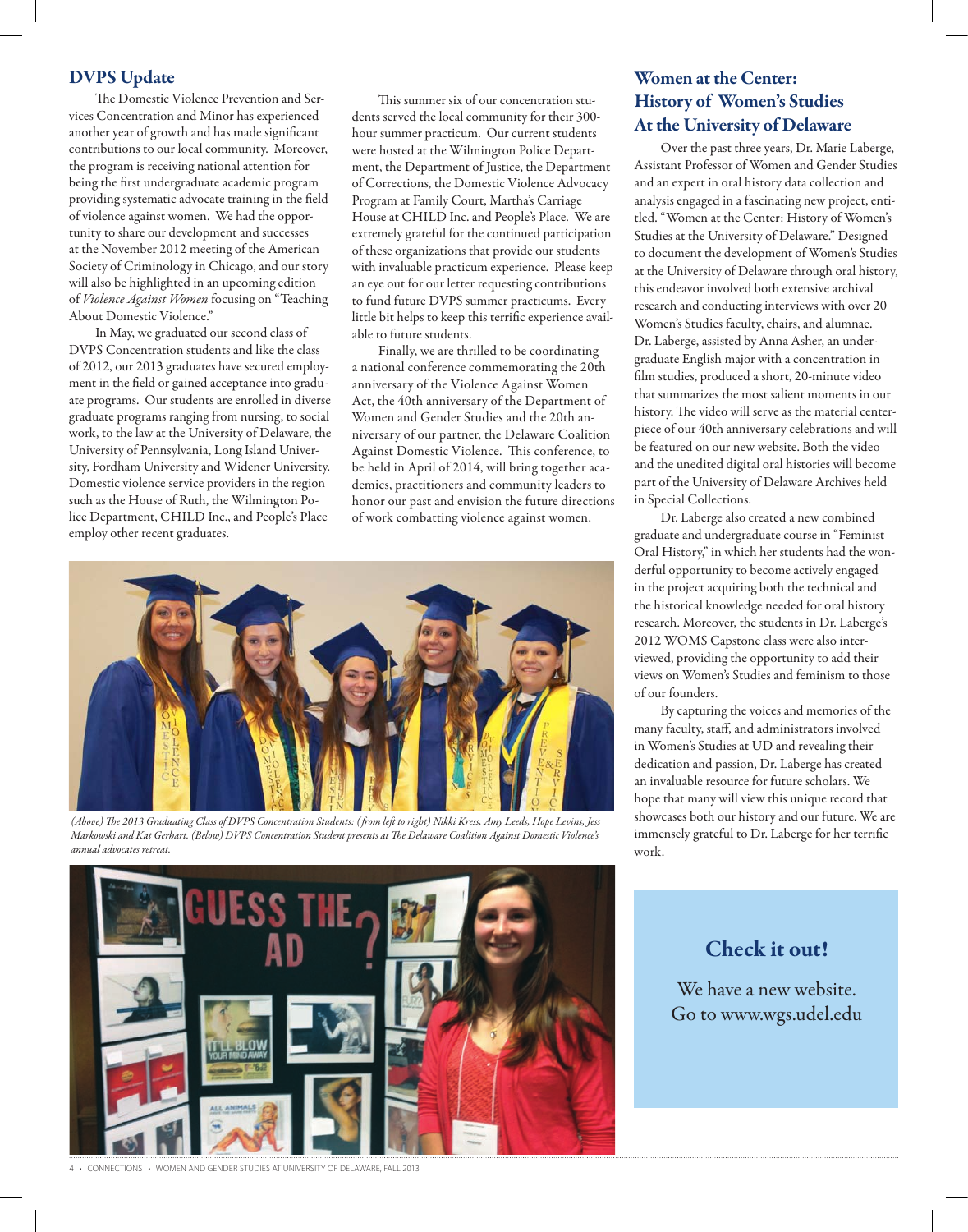# Pulitzer Prize Poet Rita Dove<br>
Channel Calchestion of WOMS<br>
Paculty News Opens Celebration of WOMS 40th Anniversary On April



18-19, 2013, Rita Dove, Pulitzer Prize winner, former U.S. Poet laureate, and Commonwealth Professor of English at the University of Virginia visited UD

to deliver a public lecture and a poetry reading, which was followed by a book signing. In her lecture, Rita Dove spoke about her most recent book, Sonata Mulattica: A Life in Five Movements and a Short Play (2009). She explained that while watching a film about Ludwig van Beethoven, she was fascinated to discover the existence of a black violinist in Vienna. According to Dove, "that set me on a journey, because I wanted to know why, why, why did he disappear?" Through research she learned of the mixed-race violin prodigy, George Bridgetower, who began performing at age 9 and established himself in France and England as a violin virtuoso. In 1803, he met Beethoven in Vienna and impressed him so powerfully that the great composer wrote a violin sonata for him, which eventually became known as the Kreutzer Sonata. Sonata Mulattica chronicles the story of Bridgetower, who later had a falling out with Beethoven and faded from the public eye. Dove read the volume's first poem, which outlines Bridgetower's life, but she cautioned against too much emphasis on the biographical: "I didn't want to tell the story of his life; I wanted to understand his life." Sonata Mulattica extends Dove's lifelong project of documenting and commenting on historical figures and events who been ignored by history. Both the lecture and the poetry reading drew large audiences and stimulated intense discussion.

Dove's appearance was part of the multi-year Transnational Encounters Series that brings internationally known authors to campus. The series was made possible by a cornerstone grant from the College of Arts and Sciences Interdisciplinary Humanities Research Center. Other support was contributed by the Departments of English, Foreign Languages and Literatures, Women and Gender Studies, the Confucius Institute, and the First year Experience. Rita Dove was hosted by the Departments of Women and Gender Studies, English, Foreign Languages and Literatures as well as the Center for Black Culture and the Honors Program. Dove's lecture and readings were the first of a series of events celebrating the Department of Women and Gender Studies' 40th anniversary.

**Pascha Bueno-Hansen**, Assistant Professor of Women and Gender Studies is completing her monograph, "Decolonizing Transitional Justice: A Feminist Analysis of Human Rights and Internal Armed Conflict," under contract with the University of Illinois Press. She has presented her work at "The Missing Peace Symposium 2013: Sexual Violence in Conflict and Post-Conflict Settings. U.S. Institute for Peace" (Washington, D.C), and at the "Frontiers/Fronteras/Fronteiras in Latin American/Latin@ Queer and Sexuality Studies Symposium"(University of Massachusetts). She also organized a panel, participated in a workshop, and presented a paper at the Latin American Studies Association conference held in Washington D.C. Pascha serves as a board member of the Gender and Feminist Studies section of the Latin American Studies Association.

**Marie Laberge**, Assistant Professor of Women and Gender Studies is an expert in oral history data collection and analysis. She has been continuing her work on the "Women at the Center: History of Women's Studies at the University of Delaware" Oral History project and produced a short 20-minute video. This film explores the history of women's studies at the University of Delaware using oral histories and it is a center piece of the 40th Anniversary of Women's Studies at UD.

**Jennifer Naccarelli,** Assistant Professor and Associate Chair of the Department of Women and Gender studies co-authored an article entitled "Teaching about Domestic Violence: A Snapshot of Two Academic Programs" to be published in a forthcoming special edition of the journal Violence Against Women focusing on "Teaching About Domestic Violence." Jennifer also presented at the November 2012 American Society of Criminology meeting in Chicago, as part of a panel on Feminist Theory and Pedagogy. Her paper "Innovative University Programs for Teaching about Domestic Violence" documented the recent evolution and success of the Department of Women and Gender Studies' Domestic Violence Prevention and Services program; her talk also offered suggestions for other institutions who wish to launch similar advocacy based programs. Jennifer was also one of the 2012-13 recipients of an instructional improvement grant from the Center for Teaching and Assessment of Learning.

**Monika Sha!,** Elias Ahuja Professor of German and Chair of the Department of Women and Gender Studies published a monograph, Housebound: Selfhood and Domestic Space in Contemporary German Fiction (Rochester: Camden, 2012). In addition, she published essays in the journal Gegenwartsliteratur: Ein germanistisches Jahrbuch; in the collection Heimat: At the Intersection of Memory and Space, edited by. Frie-

derike Eigler and Jens Kugele (Berlin: De Gruyter, 2012) and submitted three new articles. She also wrote three book reviews and presented four papers at national and international conferences and delivered invited lectures at the University of British Columbia, Vancouver, at the University of Victoria, Canada, and at Georgetown University.

**Margaret Stetz**, Mae and Robert Carter Professor of Women's Studies and Professor of Humanities, delivered papers at Victorian Studies conferences in Richmond, VA (October '12) and in Venice, Italy (June '13), and was an invited presenter on the panel organized by the MLA's Commission on the Status of Women at the Modern Language Association convention in Boston (January '13). She was also an invited lecturer at a symposium on authorship, organized by the University of Iowa (November '12), and at a symposium on Asian military sexual slavery during WWII, held at George Mason University (December '12). In June '13, she gave a keynote address at a conference on Oscar Wilde at the University of Limerick, Ireland. This year, she published essays in the Journal of European Popular Culture; in Upstage: A Journal of Turn-of-the-Century Theatre; and in Opticon 1826, as well as book reviews in Tulsa Studies in Women's Literature and in the Journal of Human **Rights Practice**. Another essay appeared in the volume Shaw and Feminisms: On Stage and Off (University Press of Florida, 2013), and an earlier essay was reprinted in the volume Short Story Criticism: Criticism of the Works of Short Fiction Writers (Gale Publishing, 2013).

**Kathy Turkel,** Assistant Professor of Women and Gender Studies was the coordinator for the Spring 2013 Research on Race, Ethnicity and Culture lecture series. This year the series was part of the History Department's "Emancipation Semester", which marked the 150th anniversary of emancipation in the U.S. The series featured speakers from the University of Delaware as well as regional institutions and covered a wide range of topics connected to emancipation and its aftermath. Dr. Turkel also chairs the WOMS Curriculum Committee and is active in the newly formed caucus for CNTT (Continuing Non-Tenure Track) faculty.

**Alvina Quintana** published a book review, entitled "Hybrid Politics: A Xicana Codex of Changing Consciousness" in Women's Review of Books, July/ August edition 2012. She also served as chair/ moderator for a session "Mexico: Time and Space" at the American Studies Association convention in Puerto Rico, November 2012. In January 2013, Alvina reviewed her documentary promo "Bridging Cultures in the Black Pacific: Kamaka Kehau Fernandez" at the Hawaii University International Conference.